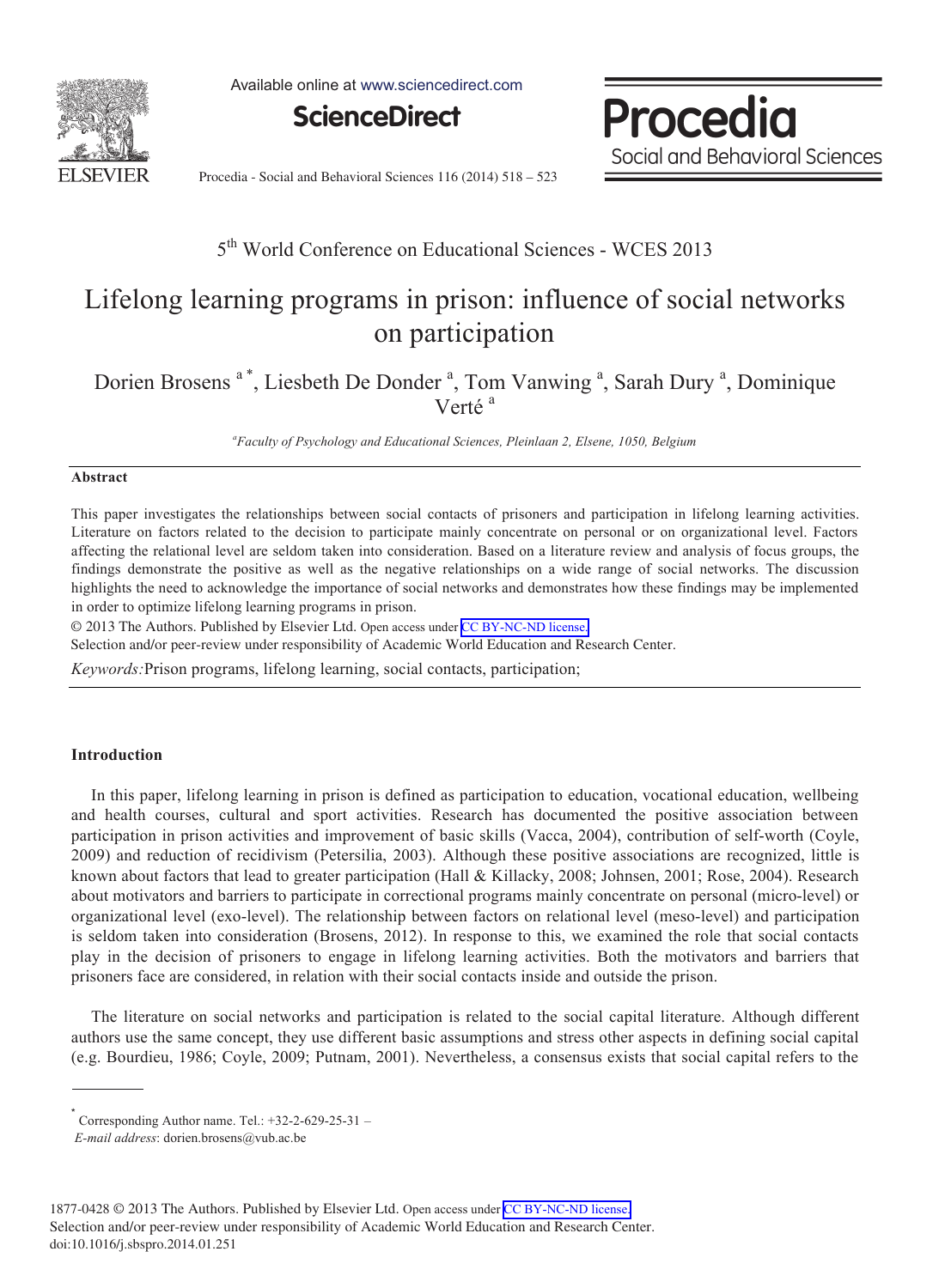possibility of individuals to benefit from membership in a social network or other social structures (Portes, 1998). Some academics view civic engagement/participation and social networks as core concepts (e.g. Abbott, 2010; Baum & Ziersch, 2003; Guillen, Coromina, & Saris, 2011), both theoretically as well as in the operationalization of social capital (Lindström, 2005). In the following sections, we describe some aspects of social networks that are inherent to participation: social support, being dependent on others to carry out an activity, perceptions by others, and the size of a social network.

Social support (1), one of the most important functions of a social network (Heaney & Israel, 2008), can be instrumental or emotional. The first refers to getting information, guidance, material resources and practical services from others; while emotional social support encompasses getting care, having feelings of trust and confidence and the encouragement of personal values (Lindström, Hanson, & Östergren, 2001). The positive relationship between getting social support and participation is frequently demonstrated in research in social sciences (e.g. Wang & Eccles, 2012; Prins, Toso, & Schafft, 2009). However, in prison one study was conducted on this theme and found an adverse relationship. Prisoners who did not receive emotional support from other inmates did not go to group activities because they are resisted against talking in group and reveal personal things or problems (Baerten, 2010).

Another concept interwoven with participation is being dependent on others to carry out an activity (2). For instance, people with disabilities and older people experience this as a social barrier for the reason that they depend on someone else to participate (Badia, Orgaz, Verdugo, Ullán, & Martínez, 2011; Blomqvist & Edberg, 2002).

How an individual thinks being perceived by others, in other words the perceptions of the social network (3), can also have an influence on lifelong learning participation. In a prison setting, the desire to reconnect with and to satisfy family members showed to be an important motivator for participation. Some prisoners wanted to give something back to their children or other family members by following a vocational training and by doing so acting as a role model. Also human treatment by activity providers gave prisoners the feeling of being a human and not a prisoners (Spark & Harris, 2005). However, the way an individual is perceived by others does not always have a positive relationship with participation. For instance, disabled people expressed that they are afraid of being mocked during their participation (Badia et al., 2011).

A last concept interrelated with participation is the possibility to enlarge a social network, conceptualized as the size of the social network (4). This was for instance, for women in poverty who participated to adult educational activities an important goal (Prins, Toso, & Schafft, 2009). The possibility to meet others during the activities is considered as one of the main reasons why prisoners participate (Condon, Hek & Harris, 2008; Schlesinger, 2005).

Currently, the available research on the role of different social networks for participation to prison programs is limited. However, we have found a few studies that focused on this topic and revealed that some groups are positively and/or negatively related to participation: fellow inmates, family and friends, and activity providers (e.g. Baerten, 2010; Condon, Hek, & Harris, 2008; Lee, 1996; Schlesinger, 2005; Spark & Harris, 2005). This article attempts to provide deeper insights into the networks that are related to prisoners' decision to participate in lifelong learning activities. The research undertaken as a part of this study addressed 2 research questions: (1) Which social networks of prisoners are related in the decision to participate in prison programs that foster lifelong learning? (2) What are the positive and negative outcomes of these social networks?

# **1. Methods**

The data for the present research were derived from a qualitative study in a prison in Flanders (Belgium). The aim of this study was to explore the factors that influence peoples' decision to become engaged in prison activities. The prison is a remand prison but due to the contemporary overcrowding in all the Belgian prisons, also prisoners who serve their sentence are locked up in this prison.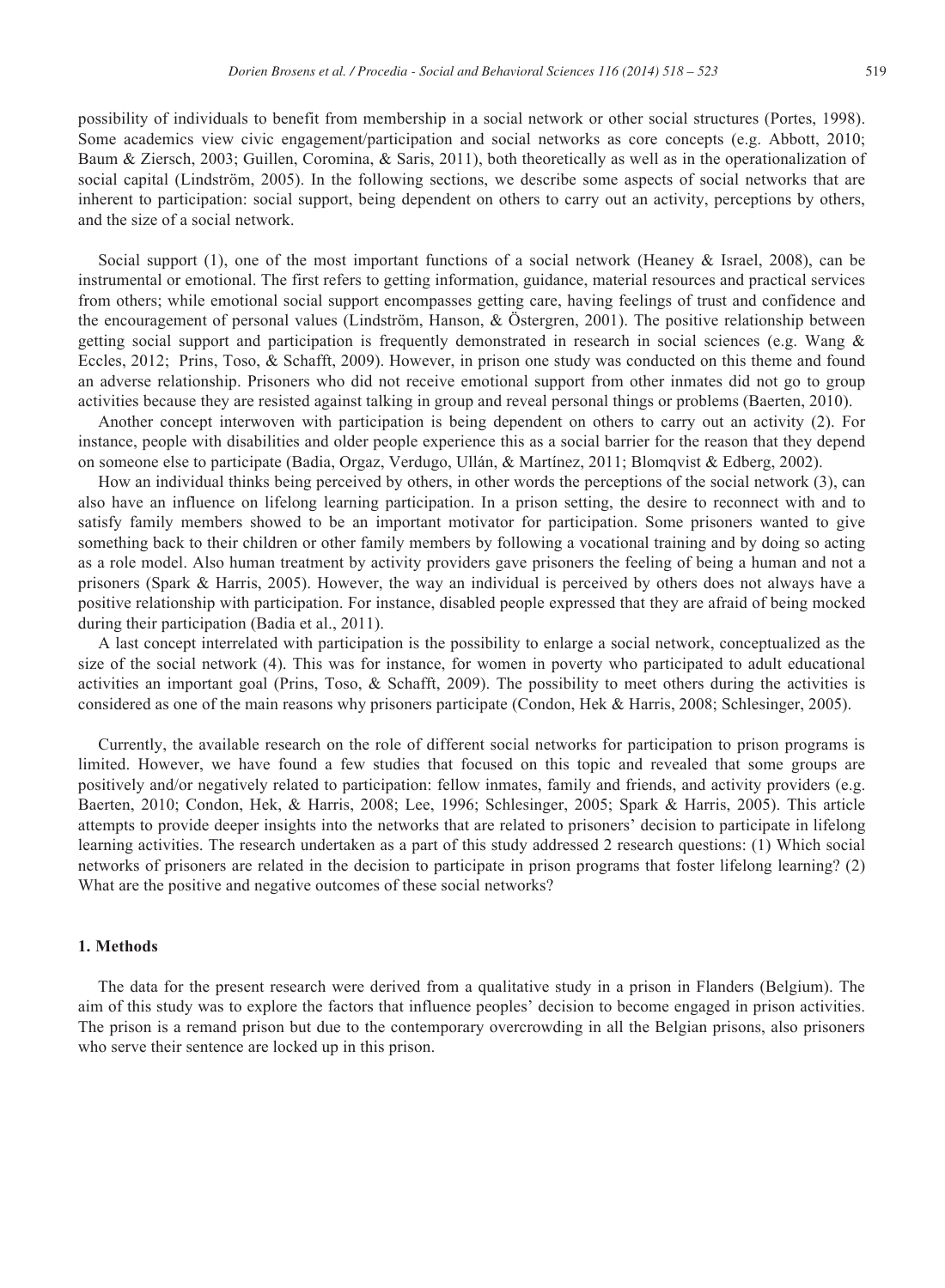13 focus groups were conducted with activity providers, prison staff and prisoners. The participating activity providers and prison staff were selected in close cooperation with the coordinator of the Flemish community in the local prison. Six focus groups were organized with activity providers (e.g. education, vocational education, culture, wellbeing, health and sports) ( $N=33$ ). One focus group with prison guards ( $N=2$ ) and one with religious personnel (N=4) took place. The participating prisoners were selected by distributing flyers and personal contact of professionals. By doing so, the professionals could give more information about the goals of the research. 2 focus groups were performed with Dutch-speaking male prisoners  $(N=12)$ , 1 with Dutch-speaking female prisoners and internees (N=10), 1 with Dutch-speaking male internees (N=15) and 1 with male foreigners who did not speak Dutch (N=8). The prisoners were aged between 18 and 62.

A similar topic-list was used for all respondent groups, including issues as the reasons why prisoners participate to activities, positive and negative experiences related to participation, barriers why prisoners do not take part, etc. All interviews lasted about 2 hours and were audiotaped and transcribed verbatim. They were coded and analyzed by thematic content analysis using a qualitative analyzing program: MAX.QDA 2007. Themes and subthemes were coded in order to capture the broad variety of social networks that could have an influence on prisoners in deciding to participate to correctional programs. The aim was to identify similarities and differences in perception of the different respondent groups and by doing so, getting deeper insights into the role of social networks in participation to lifelong learning activities.

#### **2. Findings**

The findings of our study demonstrated the relationships between participation and a wide range of social networks: fellow prisoners, activity providers, family and friends outside the prison, and prison guards. The literature already pointed towards the role of the first 3, not of the last one. The study provided evidence for positive as well as adverse effects. Key factors related with participation are getting instrumental or emotional support, being dependent on others, how being perceived by others, expanding social network and factors related to make life in prison more bearable.

**Instrumental support** received in prison exists mainly out of information on activities. The majority of the prisoners were informed through other inmates. As a prisoner said: *"He told me, I told someone else and so it goes on and on".* Conversely, activity providers indicated prison guards as having a negative influence on the information process. The guards were responsible for the distribution of the folders about the activities. If they refused to do it, activity providers experienced difficulties in the announcement of their offer. The reviewed literature revealed no information about this topic.

Beside instrumental support, prisoners also received **emotional support**. Especially fellow inmates provided this support because the positive atmosphere during group activities was relaxed and encouraged sharing experiences. However, some inmates lacked emotional support and did not participate because they did not want to share personal experiences and problems. This is in line with previous research (Baerten, 2010). Other prisoners emphasized that memories about their offence came back when they talked about particular subjects and that they tried to avoid that. Furthermore, sometimes prisoners stopped attending courses due to the presence of other inmates. For instance, prisoners who are not been mastered enough in the language of the course or prisoners who complained about prison life of their punishment were reasons why prisoners stop their participation.

Activity providers formed a second group who provided emotional support. Some professionals already experienced that a personal request to participate in activities was more effective than for instance the posters and flyers they always used. This personal contact resulted in a greater trust by prisoners. Some psychologists furthermore reported that prisoners came to see them because of their duty of professional confidentiality. Despite their perception of having a motivating power, some prisoners indicated they not dare to go to some activity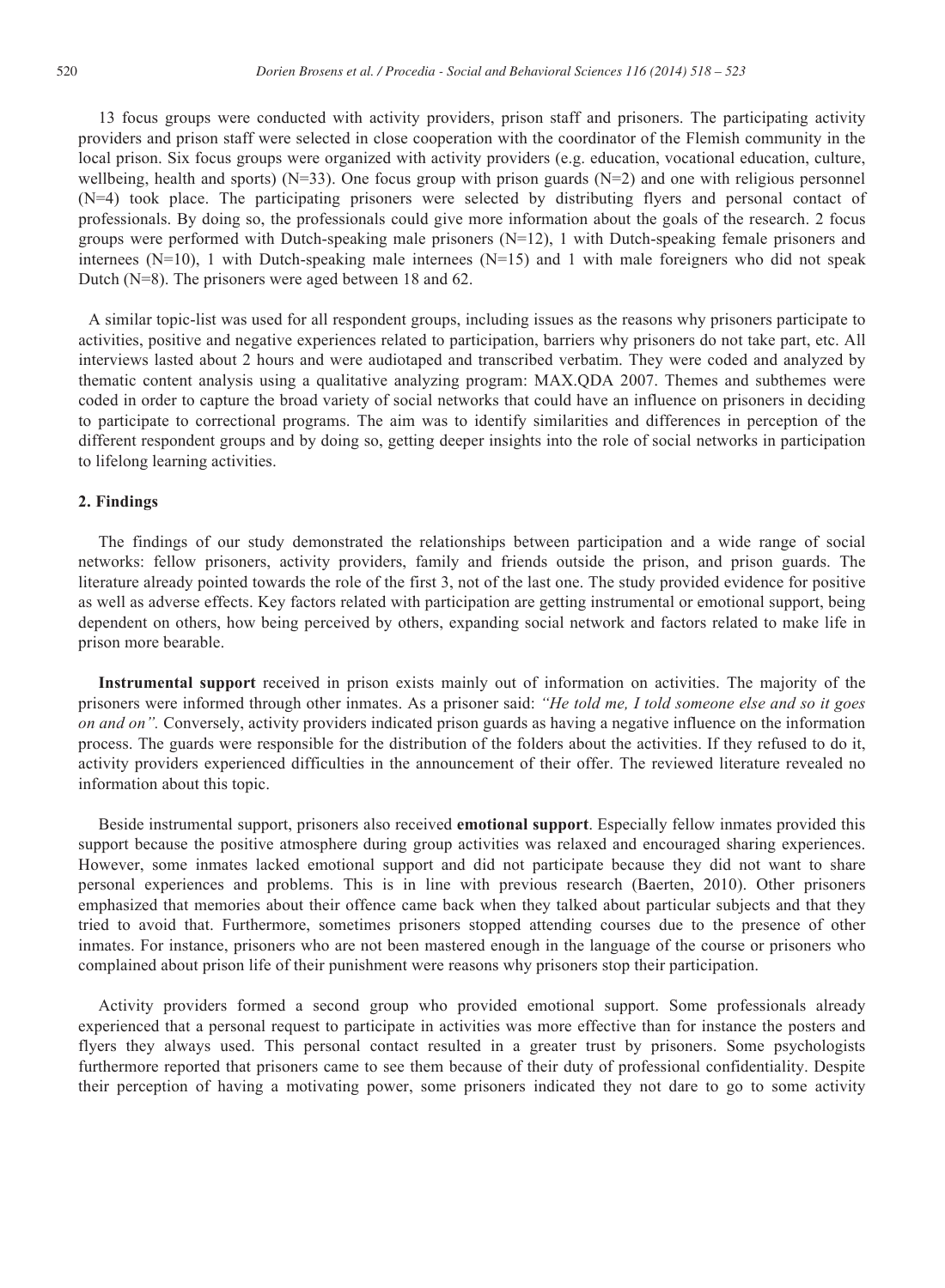providers because they thought the providers had the obligation to report information about them to the judge or the prison director. This indicated a communication problem between prisoners and providers. Furthermore, some prisoners already went to professionals but felt themselves forgotten by them. This feeling arose when prisoners have not seen a provider for a while or when activity providers not immediately reacted on report notes. A prisoner brought that into perspective by referring to the workload of the activity providers due to the temporary overcrowding.

Prison guards were also indicated as a supporting group. As the following activity provider emphasized, prison guards can encourage prisoners to participate in activities: "*there are guards who say to prisoners: hey man do you know that there are lessons here? Would that be nothing for you?"*. According to the providers, such a positive attitude towards activities was already realized for education and vocational training. The other sectors (e.g. culture, wellbeing, health and sport) gained less approval.

Regarding **being dependent on others** to carry out activities, the respondents only indicated one influencing group: prison guards. Prisoners mainly emphasized their negative influence. They were dependent on guards to go to activities. Some prisoners also reported that they did not go to activities because they did not want to be a burden to the guards. Both relationships are not discovered in previous researches.

In with findings on participation of disabled and older people (Badia et al., 2011; Blomqvist & Edberg, 2002), prisoners' participation is related to **how others perceive them**. First, some prisoners indicated they participated in educational courses because they got recognition from their cellmates. However, fellow inmates could also have a negative influence. Some prisoners did not go to activities because they wanted to prevent the formation of a negative image of 'being a soft person'. Also activity providers indicated this by referring to the macho culture of a prison. Soft individuals had a big chance to being teased, laughed, threatened or belittled. Activity providers emphasized that for instance sexual delinquents do not dare to come out of their cell once it was known which offences they committed. Also dealers wanting to quit with dealing were often being threatened.

Also the way how activity providers handle prisoners influenced prisoners' participation. Both prisoners and providers indicated human treatment during activities and recognition of prisoners as human beings as an important reason to take part. A prisoner says: *"I go to the psychiatric because he makes time for me when I ask it and write a report note".* This finding is in line with previous research focussing on motivators to participate in correctional education (Schlesinger, 2005).

A third influencing group (only indicated by activity providers and prison staff, not by prisoners themselves) was family and friends outside the prison. If prisoners felt guilty, it occurred sometimes that they participated to educational or other courses to make good the damage that they have caused or tried to make amends with family and friends outside.

A following social reason to participate to prison activities was to **enlarge the social network**. The possibility to meet and interact during the activities was by most respondents perceived as an important motivating factor. This was also expressed by women in poverty to participate in adult education (Prins et al., 2009) and is confirmed by other research in prison (Condon et al., 2008; Lee, 1996; Schlesinger, 2005). However, some prisoners felt no need to meet and interact with others: *"During the activities you see other guys. Sometimes you don't get on very well and then there will be a quarrel. That is what I try to avoid."* 

This study revealed that some relationships could **make prison life more bearable**. A few inmates indicated they followed a language course in order to communicate with cellmates from other origins. Some foreign prisoners added that they followed Dutch courses because they wanted to be in the possibility to communicate with the guards. A last reason indicated by some prisoners why they did not enrol for activities was because they want to give the possibility to others and by doing so shorten the waiting lists.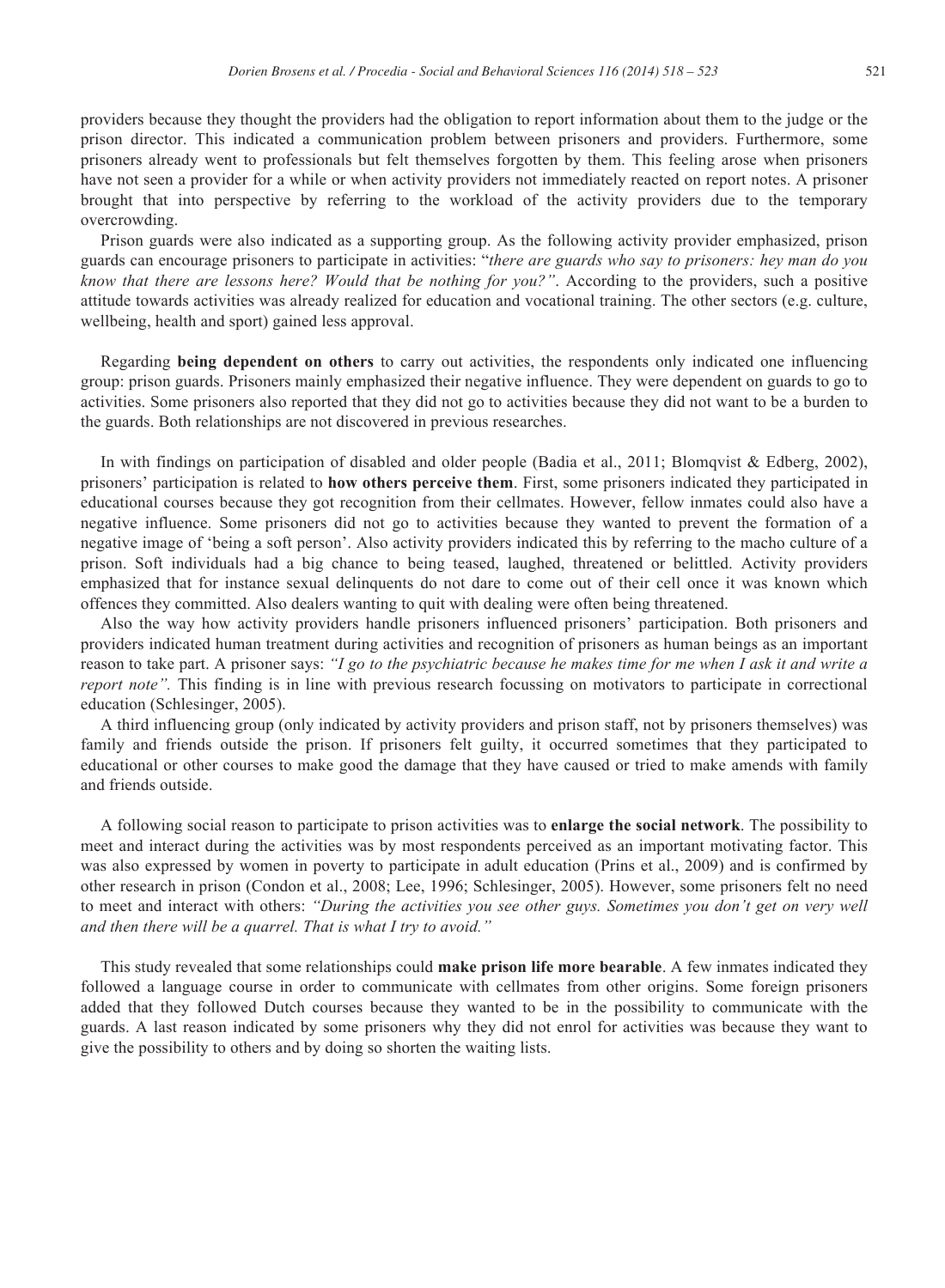# **3. Conclusion**

This study reveals that beside motivators and barriers on micro- and macro-level to which frequently is referred in the literature (Brosens, 2012), there are also important factors on meso-level. Results have shown which and how different social networks of prisoners are related to the decision to become engaged in one or more prison activities that foster lifelong learning. A wide range of social networks is positively and negatively related with participation: fellow inmates, prison guards and activity providers. Between participation and contact with family and friends outside prison, we only found a positive relationship. The majority of literature about the relationship between participation and social contacts focuses on positive motivating factors, however this study also reveals the opposite effect: a negative relationship between social contacts and participation.

 The findings may prove insight for activity providers into the social motivators and barriers that prisoners face in deciding to participate in lifelong learning programs. They may incite activity providers to strive to meet the needs of prisoners and for this purpose adapt the offer of prison programs. By doing so, motivating factors like having more personal contact, the possibility to enlarge social network, human treatment,… need to be taken into account.

Further research is needed to explore the influences in a quantitative way and also investigate the influence of other social networks like for instance a director of a penitentiary setting, a judge, a lawyer, religious personnel,…

#### **4. References**

Abbott, S. (2010). Social capital and health: The role of participation. *Social Theory & Health*, *8*(1), 51–65.

Badia, M., Orgaz, B. M., Verdugo, M. A., Ullán, A. M., & Martínez, M. M. (2011). Personal factors and perceived barriers to participation in leisure activities for young and adults with developmental disabilities. *Research in Developmental Disabilities*, *32*(6), 2055–2063.

Baerten, M. (2010). *Dreaming of toilet doors. Qualitative research into the needs of prisoners regadering the prison of the 21st century.* (Master dissertation). Leuven: Katholieke Universiteit Leuven. [In Dutch]

Baum, F. E., & Ziersch, A. M. (2003). Social capital. *Journal of Epidemiology and Community Health*, *57*(5), 320–323.

Blomqvist, K., & Edberg, A. K. (2002). Living with persistent pain: experiences of older people receving home care. *Journal of Advanced Nursing*, *40*(3), 297–306.

Bourdieu, P. (1986). The forms of social capital. In J. G. Richardson (Ed.), *Handbook of theory and research for the sociology of education* (pp. 241–258). New York: Greenwood Press.

Brosens, D. (2012, September 3). *Civic engagement of prison inmates: motivators and thresholds.* Ghent: Oral presentation at the GERN Summer School.

Condon, L., Hek, G., & Harris, F. (2008). Choosing health in prison: Prisoners' views on making healthy choices in English prisons. *Health Education Journal*, *67*(3), 155–166.

Coyle, A. (2009). *A human rights approach to prison management: Handbook for prison staff*. London: International Centre for Prison Studies.

Guillen, L., Coromina, L., & Saris, W. (2011). Measurement of Social Participation and its Place in Social Capital Theory. *Social Indicators Research*, *100*(2), 331–350.

Hall, R. S., & Killacky, J. (2008). Correctional Education from the Perspective of the Prisoner Student. *Journal of Correctional Education*, *59*(4), 301–320.

Heaney, C. A., & Israel, B. A. (2008). Social networks and social support. In K. Glanz, B. K. Rimer & K. Viswanath (Ed.), *Health behavior and health education. Theory, research, and practice (4th Edition)* (pp. 189–210). San Fransisco: Jossey-Bass.

Johnsen, B. (2001). *Sport, masculinities and power relations in prison*. Norges Idrettshøgskole: Norwegian University of Sport and Physical Education.

Lee, R. D. (1996). Prisoners' rights to recreation: Quantity, quality, and other aspects. *Journal of Criminal Justice*, *24*(2), 167–178.

Lindström, M. (2005). Ethnic differences in social participation and social capital in Malmö, Sweden: A population-based study. *Social Science & Medicine*, *60*(7), 1527–1546.

Lindström, M., Hanson, B. S., & Östergren, P.-O. (2001). Socioeconomic differences in leisure-time physical activity: the role of social participation and social capital in shaping health related behaviour. *Social Science & Medicine*, *52*(3), 441–451.

Petersilia, J. (2003). *When prisoners come home: parole and prisoner reentry*. Oxford: University Press.

Portes, A. (1998). Social capital: Its origins and applications in modern sociology. *Annual Review of Sociology*, *24*(1), 1–24.

Prins, E., Toso, B. W., & Schafft, K. A. (2009). "It feels like a little family to me". Social interaction and support among women in adult education and family literacy. *Adult Education Quarterly*, *59*(4), 335–352.

Putnam, R. D. (2001). *Bowling alone. The collapse and revival of American community*. New York: Simon & Schuster Paperbacks.

Rose, C. (2004). Women's participation in prison education: What we know and what we don't know. *Journal of Correctional Education*, *55*(1), 78–100.